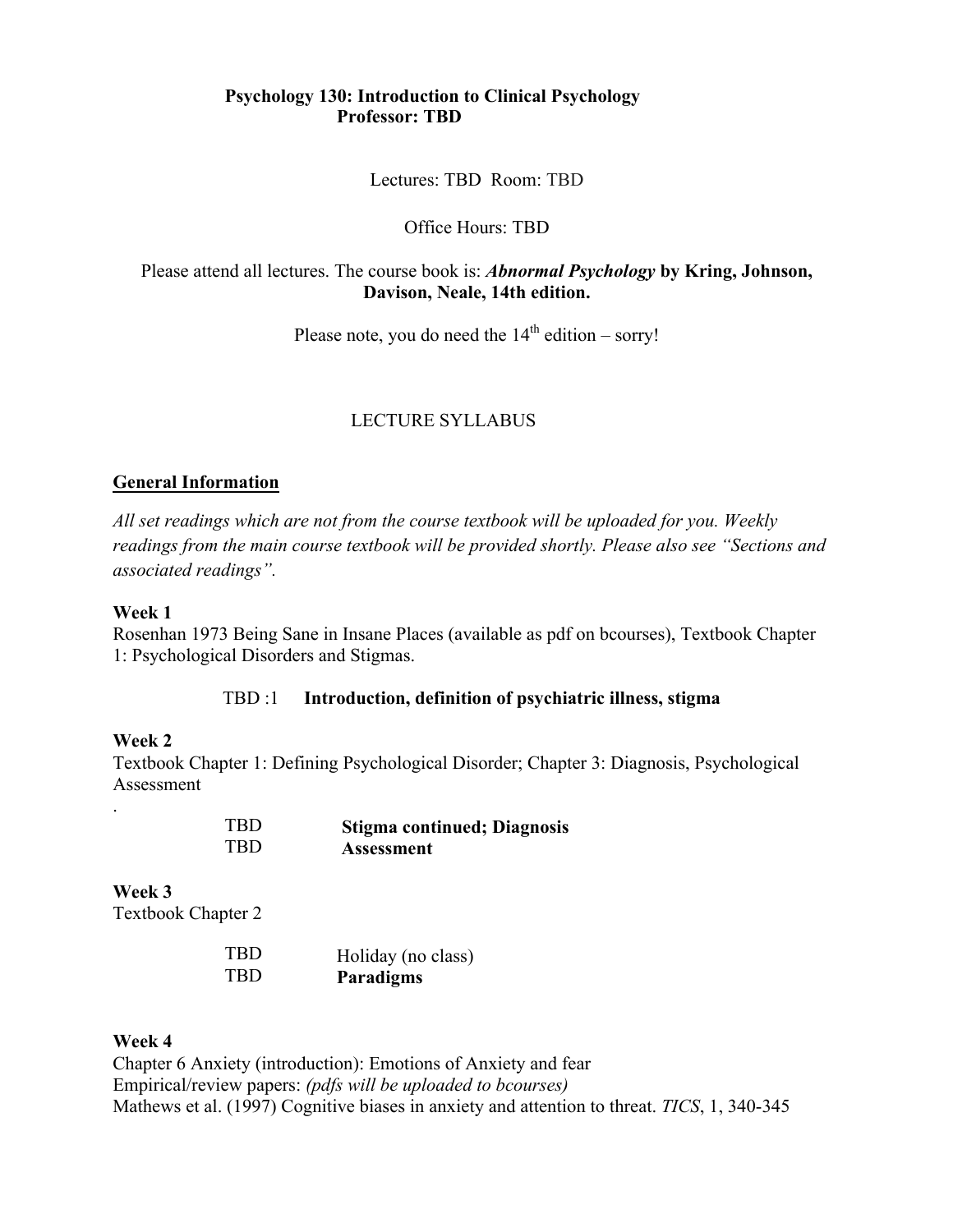McNally et al. (1990) Selective processing of threat cues in Panic Disorder. *Behav. Res. Ther.* 28, 407-412

MacLeod & Cohen (1993) Anxiety and the Interpretation of Ambiguity: A Text Comprehension Study. *J. Abnorm. Psych*. 102, 238-247.

> TBD **Anxiety Disorders 1** Overview. Subtypes of anxiety disorders, symptomatology

### TBD **Anxiety Disorders 2**

Cognitive studies of anxiety-related biases

## **Week 5**

Textbook Chapter 6. Sections on Specific Phobias, Social Anxiety Disorder, Fear-conditioning (under Common Risk Factors), Genetic & Neurobiological Factors, Etiology of Specific Phobias; Etiology of Social Anxiety Disorder. Treatment of Anxiety Disorders Empirical paper: *(pdf to be uploaded to bcourses)* Bishop et al. 2004. State Anxiety Modulation of the Amygdala Response to Unattended Threatrelated Stimuli. J Neurosci. 24, 10364-10368.

| <b>TBD</b> | <b>Anxiety Disorders 3</b>                                         |
|------------|--------------------------------------------------------------------|
|            | Imaging studies of anxiety-related differences in neural function. |
| <b>TBD</b> | <b>Anxiety Disorders 4:</b>                                        |

Phobias: from mice to men, Social Anxiety Disorder

## **Week 6**

Chapter 6: Sections on Panic Disorder and Agoraphobia and the sections on their etiology. Chapter 7: Sections on OCD, PTSD, Acute Stress Disorder (i.e. not hoarding, BDD).

| <b>TBD</b> | Panic Disorder, Agoraphobia                                          |
|------------|----------------------------------------------------------------------|
| TBD        | <b>Obsessive Compulsive Related Disorders &amp; Stress Disorders</b> |
|            | OCD, PTSD; Acute Stress Disorder                                     |

## **Week 7**

| <b>TRD</b> | <b>Guest lecture</b>   |
|------------|------------------------|
| <b>TRD</b> | <b>In Class Review</b> |

# **Week 8**

Textbook Chapter 3: Cornerstones of Diagnosis and Assessment: Reliability and Validity; Chapter 4.

| TBD. | <b>Research Methods / Design an experiment</b> |
|------|------------------------------------------------|
| TRD. | <b>Midterm</b>                                 |

# **Week 9**

Textbook Chapter 5 (can exclude sections on Bipolar Disorders for now) Empirical papers (pdfs to be uploaded to bcourses)